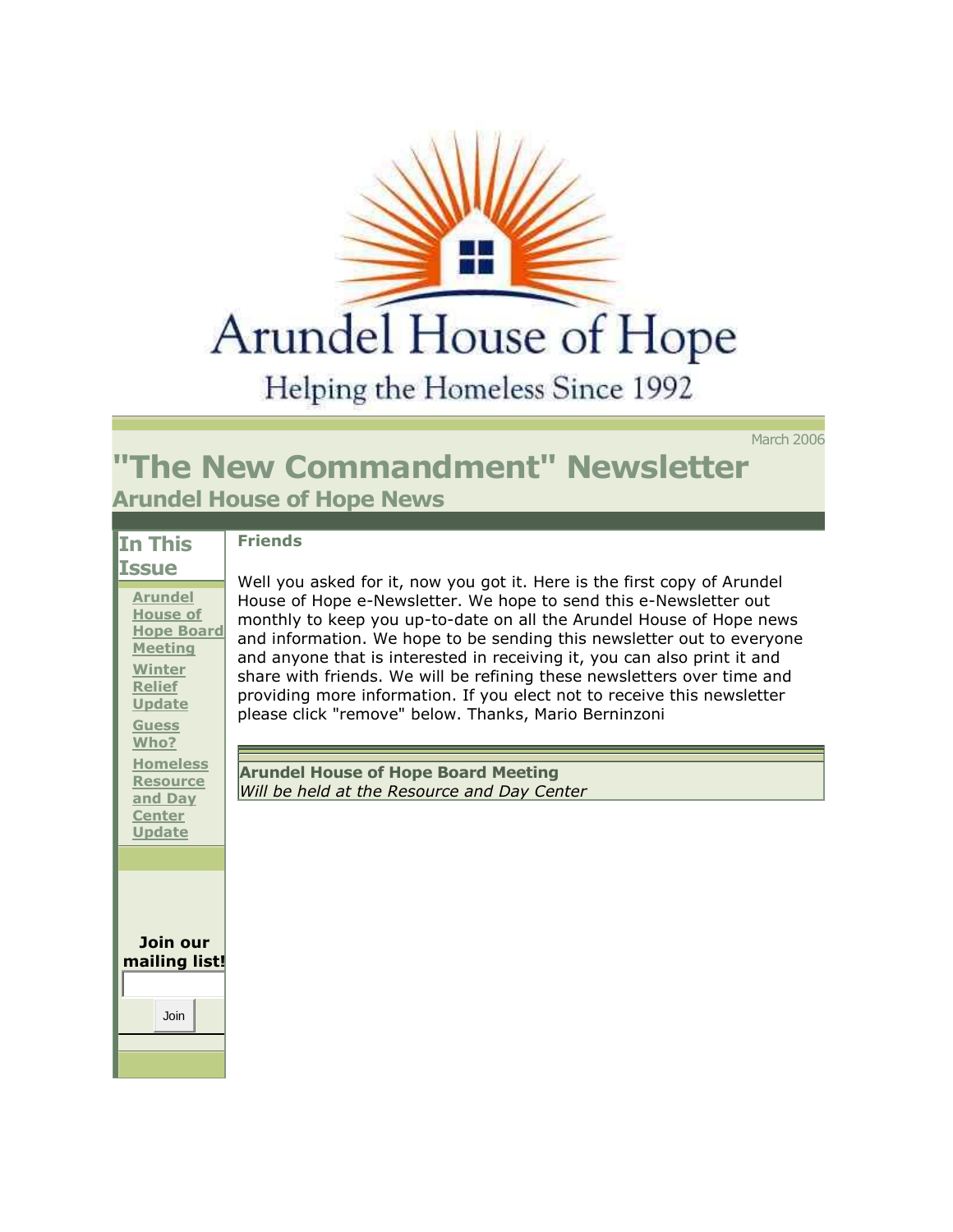

appear early. The number of people being sheltered is a few percentage points lower this year then last. This is a result of the warmer weather. The number of bed nights will be lower also, but again by a few percentage points. This is good news but we need to remember that last year was a record setter. I doubt the lower numbers is a result in a decrease in the population we serve. As a matter of fact this years point in time survey identified more people who were homeless than ever before. This is, in part, because of a more accurate count. We did experience a time this year, starting a few weeks before going to two sites, when the number of people we were turning away because of being filled was higher then usual. We are actively seeking additional churches to partner with us in our ministry. Recently we have made several presentations and have a few scheduled in the coming weeks. Our goal is to first enlist churches to add more dual sites and then to lengthen the shelter year. We were blessed by the record number of people who volunteered to serve as Segment Coordinators and Intake Workers. Special thanks to all of them. I'm sure they will tell you that they are very aware of God's blessing on them for volunteering to do this ministry. If you too are interested in experiencing this blessing we will be happy to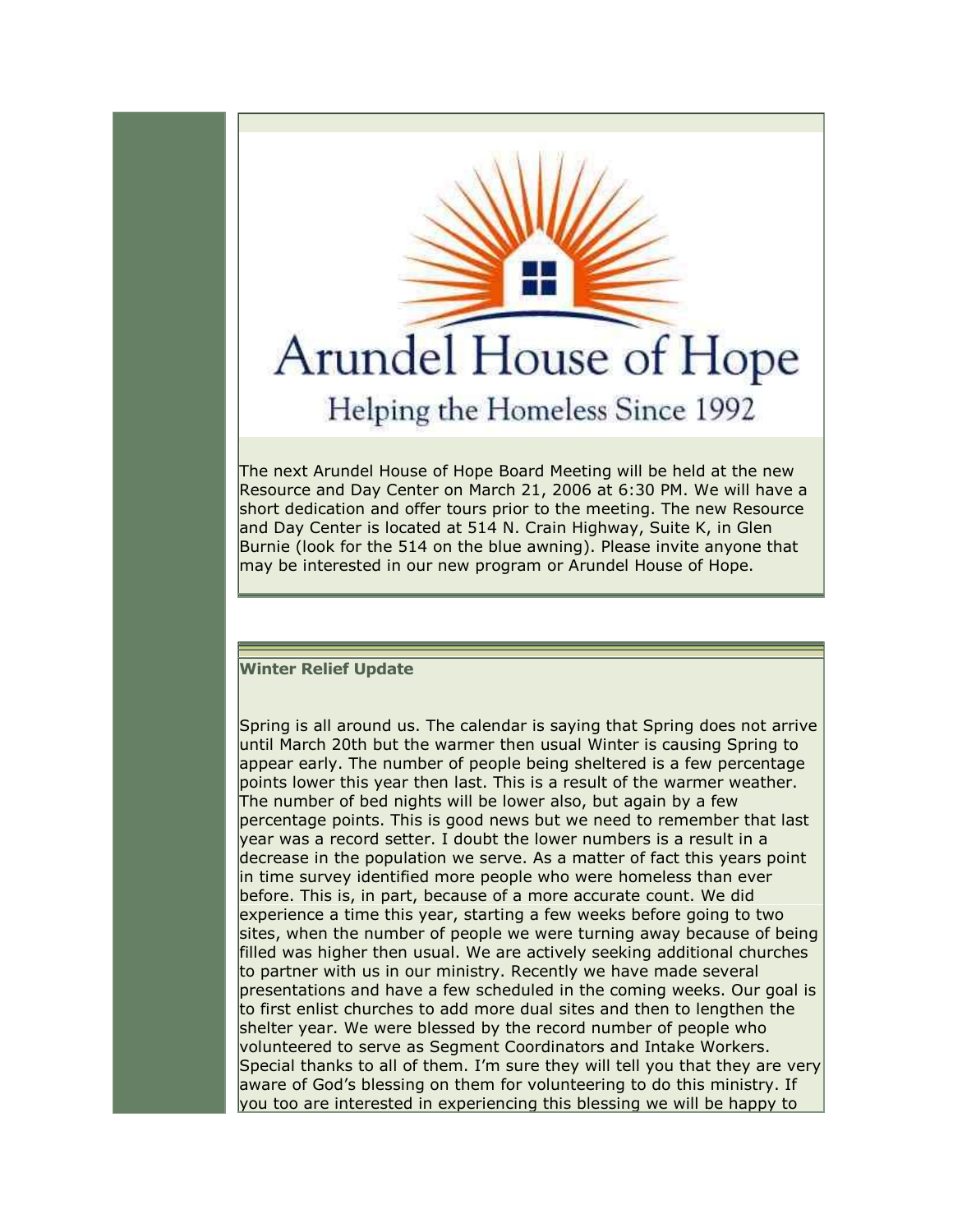help make this happen! We never say no to good people looking to expand their ministry. We do on the job training so no experience is necessary. We hope you are looking forward to our annual Celebration Dinner. The dinner is always a hit and has proven to be a great way to cap the shelter season. St. Christopher's will host the affair again this year on Tuesday April 18th. Dinner will start at 6:30. We hope all will attend. Don't forget to invite the volunteers from your church. We want as many to come as possible. Please give us a head count by April 14th. You can call at 410-863-4888 or email Phil at pbailey@arundelhoh.org. The schedule for next year is being delayed for a time while we work on recruitment of new churches. The first draft will be available at the Celebration Dinner and should be finished at the May meeting. Please let us know if there are any weeks you are aware of that your church will not be able to host. I think it is safe to say that next years schedule will resemble this years.

**Guess Who?**  *by Phil Bailey* 

Pat Urban from Lutheran Church of Our Redeemer reports that he was the person voted, by unanimous acclamation, "Linen Washer" of the week for the week's sheets, etc at the Glen Laundromat. Being the dedicated person that he is Pat spent the day washing, drying and folding the linens from eight in the morning until three in the afternoon. He reports that the count of items washed and dried was: 25 Pillow Cases, 22 Fitted Sheets, 37 Flat Sheets, two large towels, one small towel, and one thong. Any guesses?

**Homeless Resource and Day Center Update**  *By Phil Bailey* 

The keys to the Day Center were turned over to AHOH President Doug Meyers, Executive Director Mario Berninzoni, and Center Director Phil Bailey in a Grand Ceremony attended by dignitaries from\*\*\*\*\*\*\*\*\*\*. Actually we three were the only ones there and we were only accompanied by the property manager while the ceremony was really only giving her the Certificate of Insurance. But in our minds and hearts it really was a HUGE deal. And believe us this is a HUGE deal, one that is being applauded by all the people and organizations helping to make this dream a reality. We received the keys March 8,That evening we held a Segment Coordinators meeting around a folding table, sitting on folding chairs. On Friday March 9th, Doug and Phil, like two kids with a new toy, aided by volunteer shelter guests, started moving furniture in. We had phone service installed that day and were off and running. You could feel the excitement! Actually it was pain. Brother, there a lot of stairs when you are carrying furniture up them. The Day Center will host a Dedication